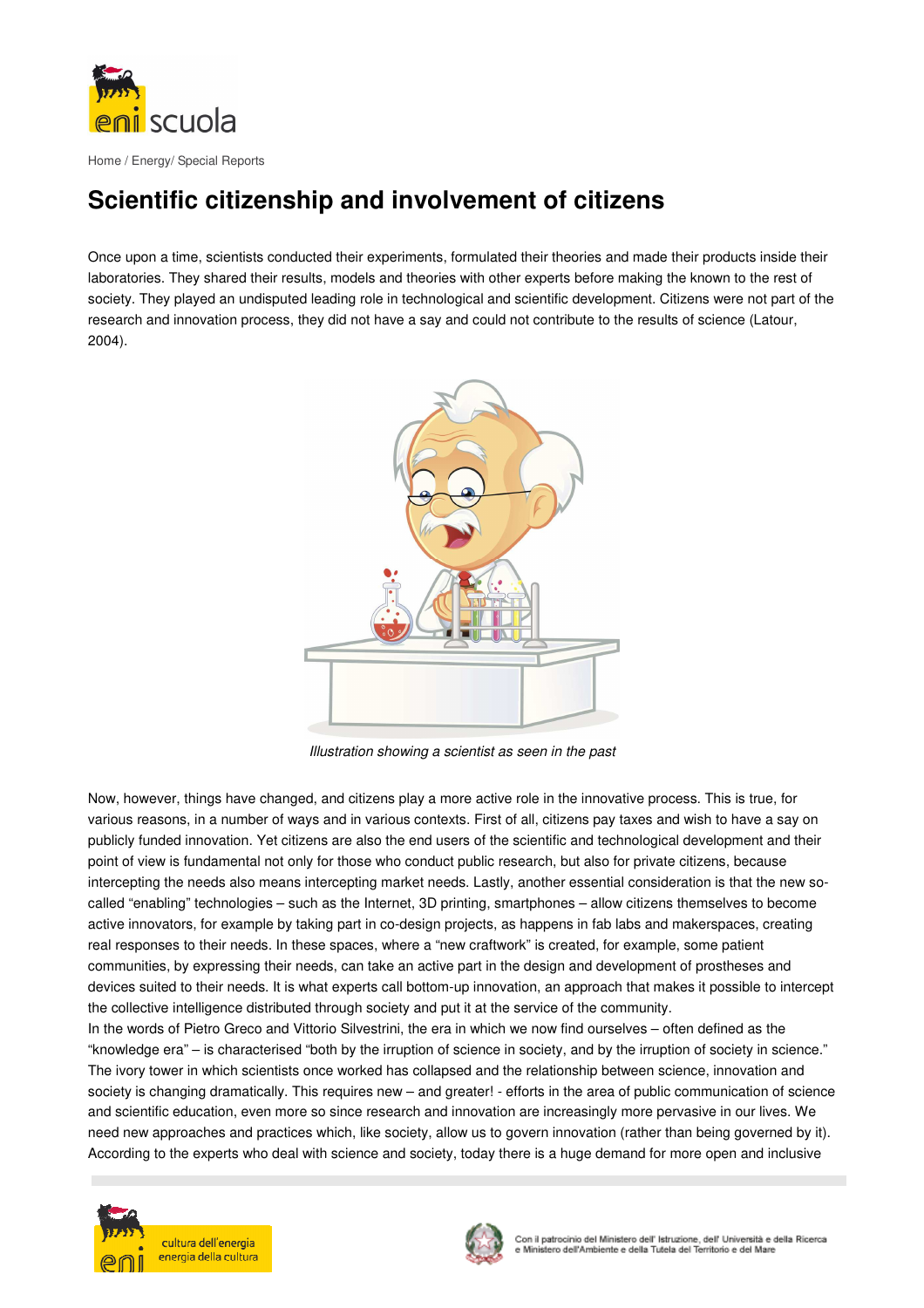

Home / Energy/ Special Reports

research and innovation, in which citizens and all players in society have a role and a space to make their contribution. Active involvement of citizens in the scientific and technological sector is very encouraging at European level, where this form of participation is often known as public engagement. In the next paragraph, we will briefly talk about a specific aspect of citizens' involvement: public consultation to design funding plans for research and innovation.

## The voice of citizens in defining research programmes

Of the various forms of public engagement in research and innovation that have been increasingly organised, there is one that is particularly interesting, and that is consultation of citizens during design of research programmes. For several years, in fact, the European Commission has been supporting projects that involve the various social players in the definition of research priorities.

The CIMULACT (Citizen and Multi Actor Consultation on Horizon 2020) project, certainly one of the most significant experiences in this area, ended last March and involved over 5000 individual citizens and 600 experts to quide public investment in research and innovation that is, as far as possible, shared and in line with the needs and expectations of society. The results of the consultation - conducted in 30 European countries, both by attended focus groups, and on line - led to identifying twelve clusters of social needs, including equality, sustainable energy and sustainable nutrition, which will help to guide European Union research programmes with the aim of connecting social needs to the innovation introduced by research. In particular, as shown in the figure below, 23 research programmes derive from Cimulact.

## 23 Research scenarios ordered by popularity

- 1. At one with nature
- 2. Access to equal and holistic health services and resources for all citizens
- 3. Evidence-based personalized healthcare
- 4. Educational ecosystem as a driver of social innovation and local development
- 5. Consume smarter, increase well-being
- 6. Smart energy governance
- 7. Balanced work-life model
- 8. Good quality food for all
- 9. Empowered citizens
- 10. Debating alternative economic models
- 11. Design thinking & doing and life skills for all
- 12. I'm empowered to lead my changes
- 13. Technology as a means of well-being
- 14. Empowering diversity in communities
- 15. Urban-rural symbiosis
- 16. Learning for society
- 17. Evolving food culture in growing cities
- 18. Meaningful research for community
- 19. Evidence-based community building
- 20. Sustainable transport solutions that enable us to live where we choose
- 21. Fostering equal opportunities in the digital era
- 22. Making dense and growing urban areas more sustainable and liveable
- 23. Dissemination and continuous exploitation of research and innovation in the healthcare system

The 23 Cimulact research programmes, source **Fondazione Giannino Bassetti in Slideshare**